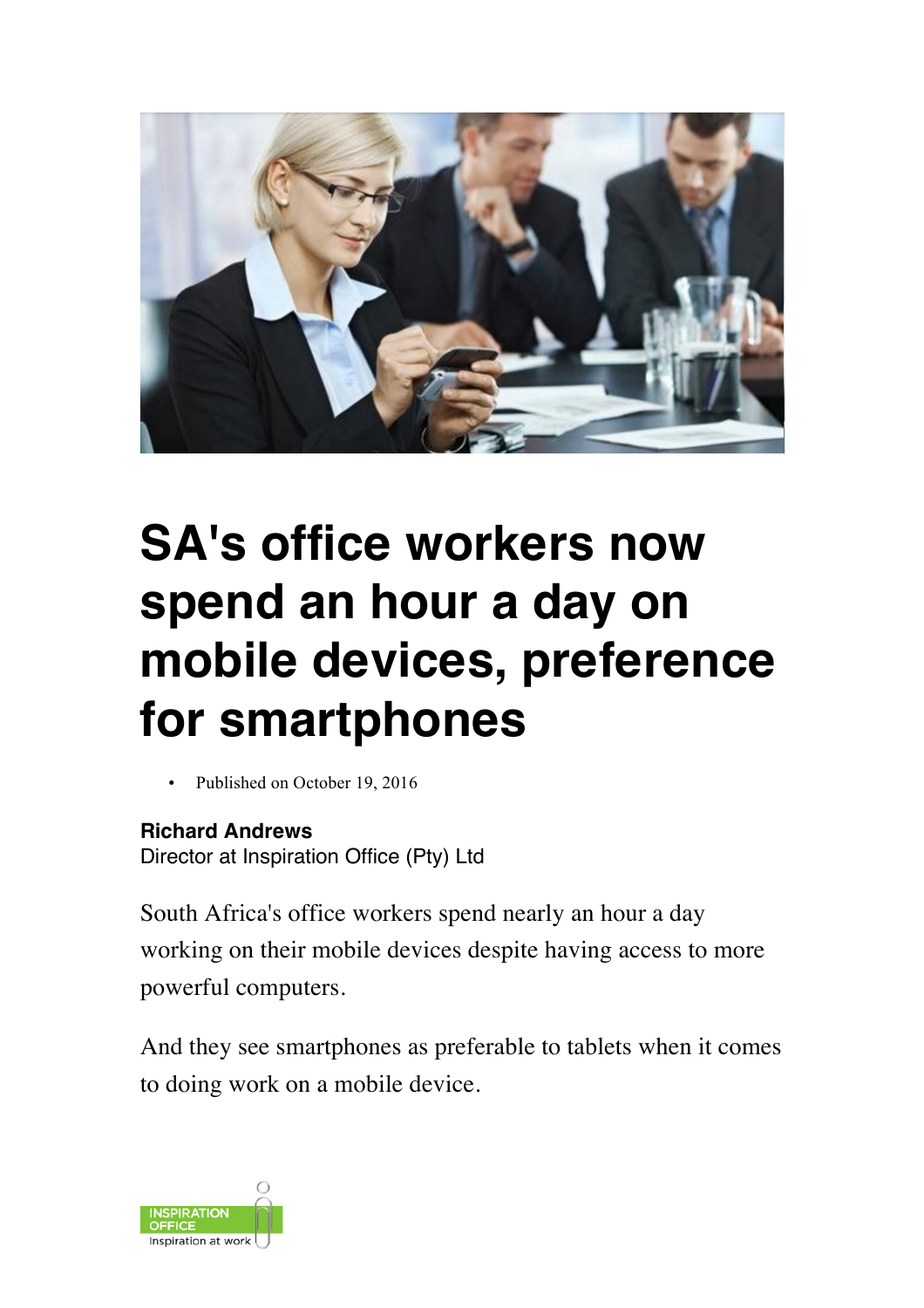This is according to a recent survey of 12'000 office workers nationwide by Inspiration Office, an Africa-wide office space and furniture consultancy. The survey quizzed South African office workers on their technology preferences in the workplace.

Richard Andrews, Managing Director of Inspiration Office, said: "The results show how mobile devices are making greater inroads to just about everyone's working life. Even if people have access to desktops and laptops, they spend an hour a day working on their smartphone. We expect this number to climb."

When asked which mobile device was most needed for work, 52% said a smartphone while 38% said a tablet. Interestingly people in both categories said they would prefer to bring their own devices to work (the bring your own device (BOYD) phenomenon as it is called), a global trend in which workers associate greater enjoyment in using their own devices.

The survey also asked about workers' preferred operating system. When it came to desktop computers, 80% said they preferred windows while only 11% preferred macOS, Apple's desktop operating system.

When asked the same question about laptops, 79% said they prefer windows while 15% preferred Apple's operating system.

On smartphones however, 41% prefer Apple's IOS operating system to Google's Android at 50%. For tablets, Apple comes top at 49% compared to Android's 37%.